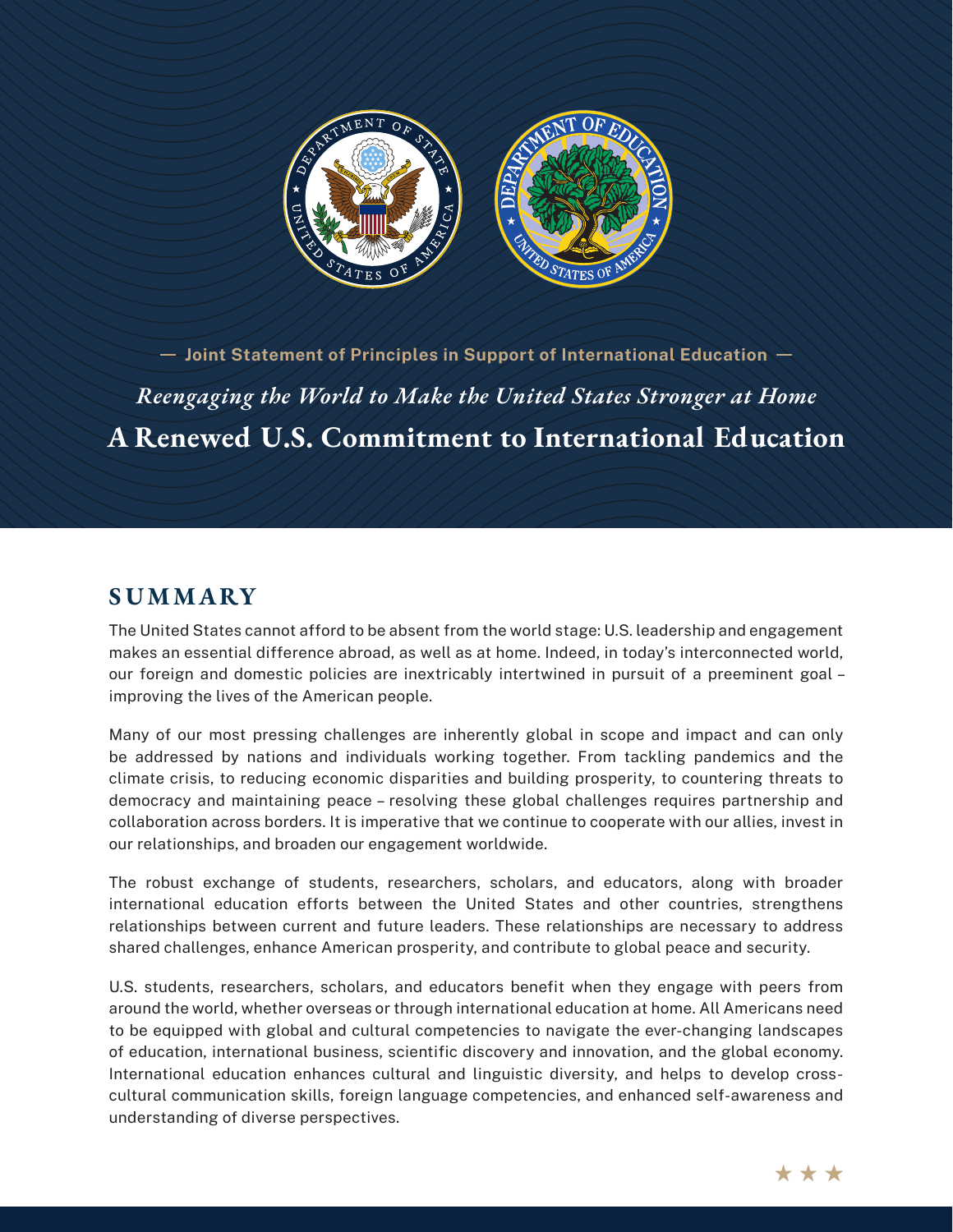# **ACTION**

We propose the following principles to guide our approach to international education. We recognize that the U.S. government has a unique role in international education because of its responsibility to the American people; its purview over foreign affairs, national security, and economic and border policy; its capacity to provide national and global leadership; and its role in affecting how the United States is perceived globally.

As U.S. federal agencies involved in different aspects of international education, we commit to undertaking actions to support a renewed focus on international education. We will seek to:

- **•** Participate in a coordinated national approach to international education, including study in the United States by international students, researchers, and scholars; study abroad for Americans; international research collaboration; and the internationalization of U.S. campuses and classrooms.
- **•** Emphasize the U.S. government's commitment to support key facets of international education, in partnership with U.S. higher education institutions, schools, state and local governments, non-governmental entities, the business community, and other stakeholders.
- **•** Incorporate a strong focus on international education as part of the nation's recovery from the COVID-19 pandemic in order to build back better at home, maintain U.S. global leadership, and promote equitable access to the benefits of international education.
- **•** Welcome international students, researchers, scholars, and educators to the United States in a safe and secure manner and encourage a diversity of participants, disciplines, and types of authorized schools and higher education institutions where they can choose to study, teach, or contribute to research.
- **•** Encourage U.S. students, researchers, scholars, and educators who reflect the diversity of the U.S. population to pursue overseas study, internships, research, and other international experiences.
- **•** Recognize the significant benefits that international students, researchers, scholars, and exchange alumni contribute to research, innovation, economic development, and job opportunities in many fields and sectors throughout the United States.
- **•** Promote expanded access to international education, including through the use of technology where in-person experiences are not feasible, to connect U.S. students, researchers, scholars, and educators with their peers abroad.
- **•** Implement policies, procedures, and protocols so as to facilitate international education and authorized practical experiences while promoting program integrity and protecting national security. Clearly communicate policy guidance and implement fair, efficient and transparent support processes while maintaining national security and upholding the law.
- **•** Leverage existing international education programs and resources to create new opportunities to broaden access and underpin U.S. excellence and leadership.
- **•** Foster increased cooperation among the federal government, the private sector, and educational institutions so as to maintain the integrity of federally-funded and protected intellectual property and research endeavors from undue foreign influence and unlawful acquisition.

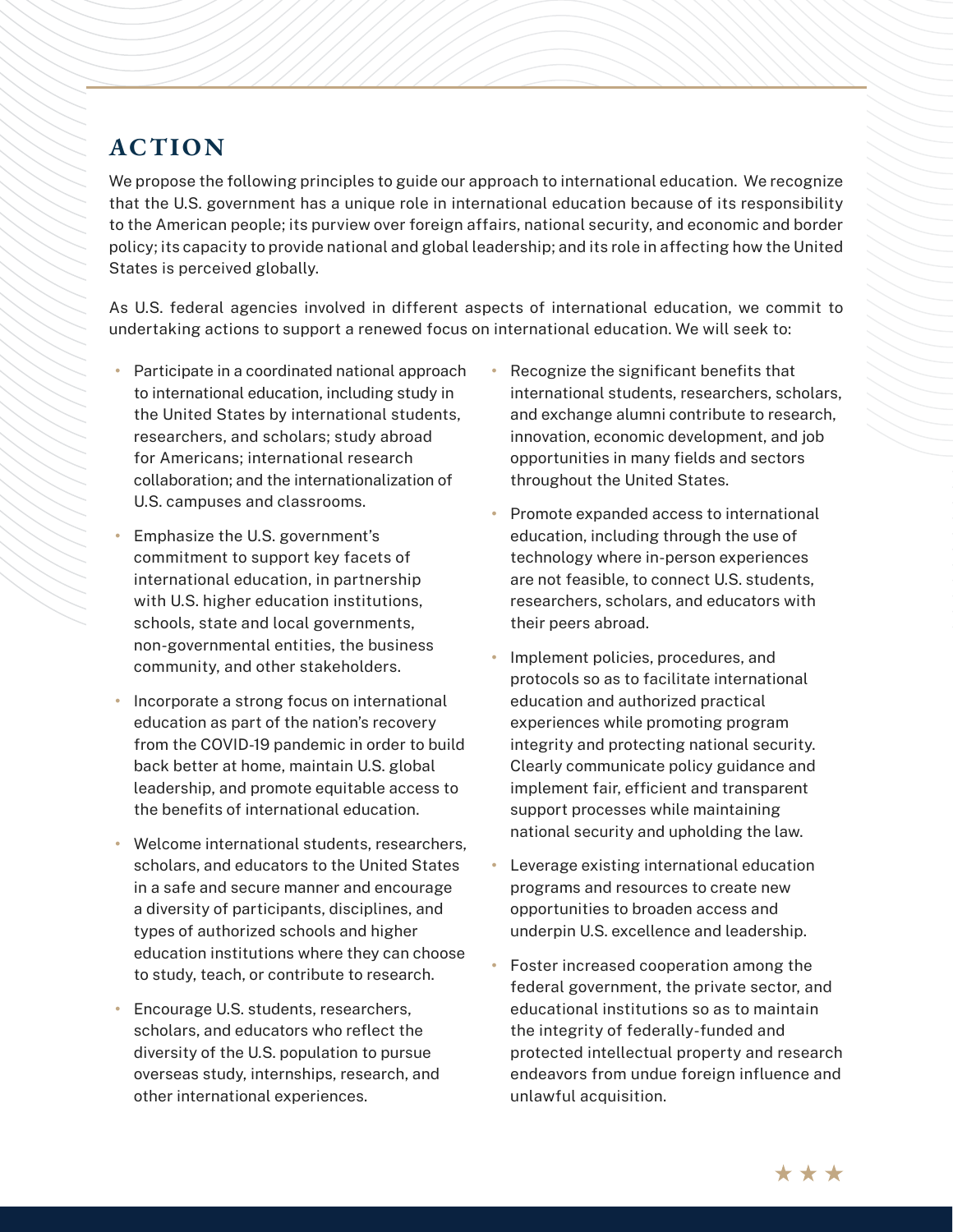## **CONTEXT AND RATIONALE**

At several key points in U.S. history, prompted by urgent domestic and global developments, the nation has benefitted from strong U.S. government leadership in actively promoting international education and exchange. In the wake of World War II, Congress created the Fulbright Programs for international education and exchange. The launch of the Sputnik satellite by the then-Soviet Union in 1957 resulted in U.S. legislation that created model international programs in U.S. higher education. Just a few years later, President John F. Kennedy established the Peace Corps for U.S. volunteers to serve in developing nations. Over the past two decades, the 9/11 terrorist attacks, economic challenges, cybersecurity threats, migration crises, climate change, and the COVID-19 pandemic have brought into stark relief that we are at another critical juncture. It is vital to reinforce our people-to-people relationships around the globe and to strengthen the infrastructure and pathways that help prepare Americans in all sectors to engage with the world.

#### **Enhancing National Security and the Economy**

International education benefits the national security of the United States. It supports U.S. diplomacy by promoting people-to-people ties that create goodwill and mutual understanding, while also advancing the security of the American people. Our national security is bolstered when we lead with our strengths, where in a globally competitive environment the United States remains the partner of choice and the pacesetter in research and innovation, even as we mitigate risks from malign actors. Whether these people-to-people ties are formed by international students in the United States, U.S. students studying abroad, faculty efforts, university partnerships, virtual exchanges, or other forms of engagement, these activities strengthen our ability to build alliances and lasting relationships in government, business and trade, science, and innovation, as well as the arts and culture.

International education also contributes significantly to the U.S. economy, job creation, and innovation. The most immediate economic impact of international education derives from the presence of international students on U.S. campuses and in the surrounding communities. In 2020, international students contributed over \$39 billion to the U.S. economy, making U.S. education the nation's 6th largest services export, supporting an estimated 415,000 American jobs.

#### **Benefitting American Students and Communities**

International education and internationalization in academic offerings help American students understand the interdependence and interconnections within global systems. In addition, the presence of international students, researchers, and scholars on U.S. campuses enhances diversity, contributes to academic vibrancy, and fosters creativity and innovation in the sciences and the arts.

International education also provides insights about the global ramifications of local and national events. As a result, students develop their critical thinking skills and learn to draw conclusions that take a range of viewpoints into consideration. Exposing students to a diversity of thought and experiences is a hallmark of the U.S. education system. Students engaged in international experiences, like study abroad, develop additional socioemotional skills, including greater resiliency, an increased capacity to innovate, and the ability to deal with unfamiliar environments. This benefits students and enriches their communities and their campuses when they return.